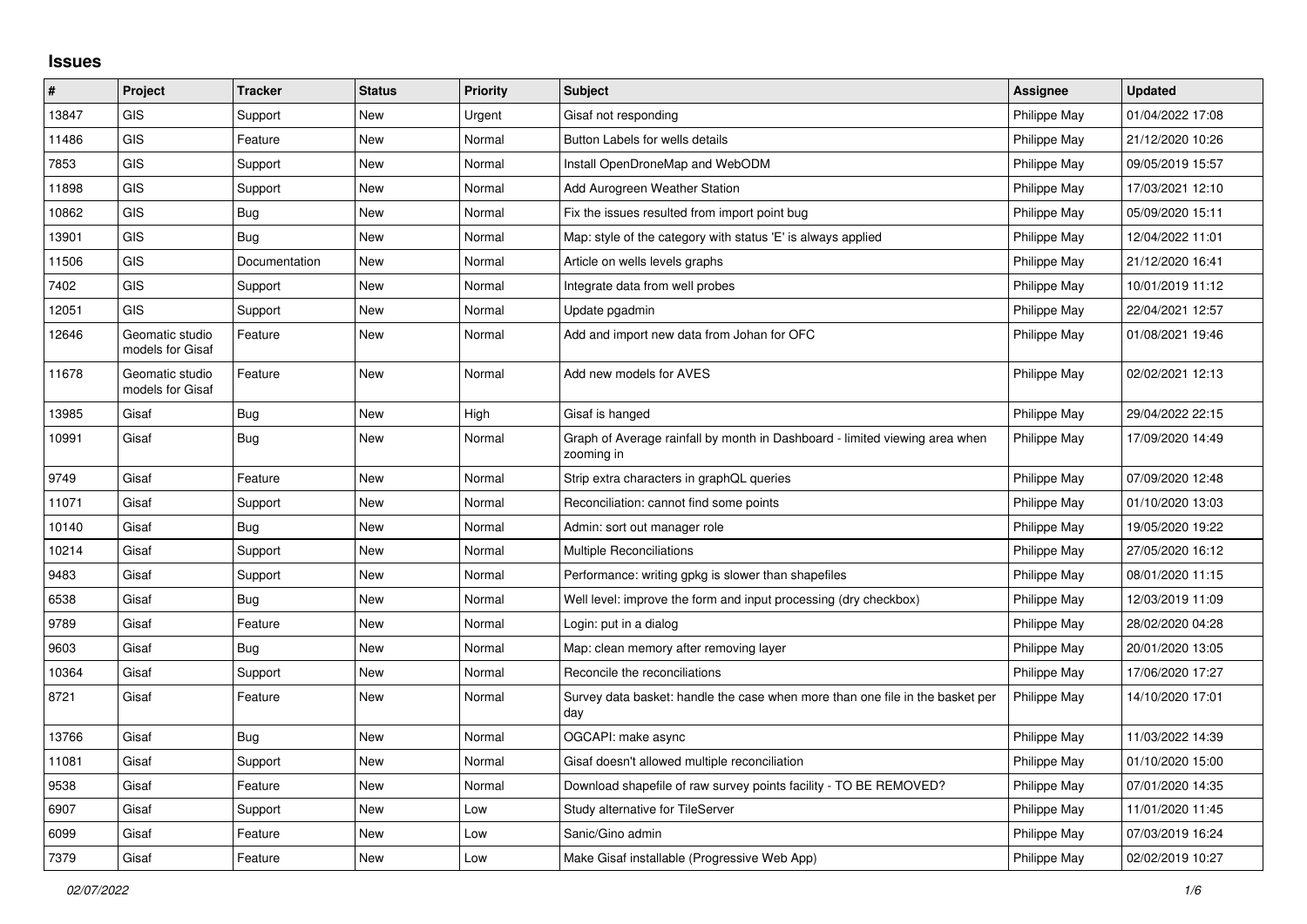| #     | Project    | <b>Tracker</b> | <b>Status</b> | <b>Priority</b> | <b>Subject</b>                                                       | <b>Assignee</b> | <b>Updated</b>   |
|-------|------------|----------------|---------------|-----------------|----------------------------------------------------------------------|-----------------|------------------|
| 6090  | Gisaf      | <b>Bug</b>     | New           | Low             | Polygon rendering issue                                              | Philippe May    | 07/03/2019 16:24 |
| 13115 | GIS        | Task           | In Progress   | Urgent          | Server not working after power cut                                   | Philippe May    | 29/10/2021 11:05 |
| 13991 | <b>GIS</b> | Support        | In Progress   | High            | Gisaf is again hung                                                  | Philippe May    | 30/04/2022 14:01 |
| 10291 | GIS        | Support        | In Progress   | Normal          | Vacuum DB at reboot                                                  | Philippe May    | 29/10/2021 11:44 |
| 12867 | GIS        | Support        | In Progress   | Normal          | Upgrade server (all virtual machines) to Debian bullseye             | Philippe May    | 25/10/2021 17:34 |
| 7120  | <b>GIS</b> | Support        | In Progress   | Normal          | High CPU usage on the server (dom0)                                  | Philippe May    | 26/02/2019 13:10 |
| 7161  | GIS        | Support        | In Progress   | Normal          | Setup remote backup                                                  | Philippe May    | 19/12/2018 10:14 |
| 13203 | GIS        | Support        | In Progress   | Normal          | Redis server: fix warning relarted to memory allocation              | Philippe May    | 12/11/2021 13:03 |
| 7584  | Gisaf      | Bug            | In Progress   | Normal          | Error with large integers (graphql)                                  | Philippe May    | 20/09/2019 10:52 |
| 12049 | <b>GIS</b> | Bug            | Resolved      | Immediate       | <b>Gisaf Error</b>                                                   | Philippe May    | 22/04/2021 10:39 |
| 14072 | GIS        | Support        | Resolved      | Urgent          | Gisaf very slow                                                      | Philippe May    | 19/05/2022 02:29 |
| 13447 | GIS        | Support        | Resolved      | Urgent          | Server down due to electrical power cut                              | Philippe May    | 31/12/2021 17:14 |
| 3368  | GIS        | Bug            | Resolved      | Urgent          | Cannot upload data                                                   | Philippe May    | 21/12/2016 12:10 |
| 13883 | GIS        | Support        | Resolved      | Urgent          | Gisaf not responding - Possible issue with tag editing?              | Philippe May    | 07/04/2022 19:34 |
| 5978  | GIS        | Task           | Resolved      | High            | Registration for Bangalore Open Street Map conference                | Philippe May    | 11/06/2018 11:56 |
| 9220  | GIS        | Feature        | Resolved      | High            | Setting the daily resampling of weather data starting from 8.30 am   | Philippe May    | 08/01/2020 17:57 |
| 3410  | GIS        | Support        | Resolved      | High            | Map website to http://water.auroville.org.in                         | Philippe May    | 27/12/2016 22:41 |
| 12075 | GIS        | Feature        | Resolved      | High            | CSR Weather Station not showing since 22 of april 2021               | Philippe May    | 29/04/2021 15:34 |
| 8246  | GIS        | Support        | Resolved      | Normal          | Server down?                                                         | Philippe May    | 06/05/2019 15:45 |
| 13235 | GIS        | Support        | Resolved      | Normal          | Server hardware failure (sdc hard drive)                             | Philippe May    | 19/11/2021 17:59 |
| 7551  | GIS        | <b>Bug</b>     | Resolved      | Normal          | error while downloading shapefiles from gisaf                        | Philippe May    | 06/02/2019 09:10 |
| 14090 | GIS        | Feature        | Resolved      | Normal          | Move to SDDs after failure of one HDD in the RAID array of the domUs | Philippe May    | 27/05/2022 16:28 |
| 7552  | GIS        | <b>Bug</b>     | Resolved      | Normal          | error in auto import of raw points to point shapefiles               | Philippe May    | 05/02/2019 11:13 |
| 13068 | GIS        | Support        | Resolved      | Normal          | Migrate gisaf VM to bullseye                                         | Philippe May    | 25/10/2021 17:28 |
| 7554  | GIS        | Bug            | Resolved      | Normal          | Cannot auto import points for project RZ                             | Philippe May    | 04/02/2019 16:31 |
| 7343  | GIS        | Support        | Resolved      | Normal          | Add layer for locations                                              | Philippe May    | 02/02/2019 15:25 |
| 13763 | GIS        | Support        | Resolved      | Normal          | Gisaf not responding                                                 | Philippe May    | 11/03/2022 13:03 |
| 13885 | GIS        | Bug            | Resolved      | Normal          | Wrong name showing in the list of layers in the map                  | Philippe May    | 23/04/2022 04:04 |
| 6990  | <b>GIS</b> | Support        | Resolved      | Normal          | Create a VM for Notebooks                                            | Philippe May    | 10/11/2018 15:57 |
| 9292  | GIS        | Support        | Resolved      | Normal          | Server upgrade to buster                                             | Philippe May    | 13/11/2019 12:29 |
| 12701 | GIS        | Bug            | Resolved      | Normal          | Weather Station not showing data since 24 July 2021                  | Philippe May    | 12/08/2021 12:21 |
| 10151 | GIS        | Feature        | Resolved      | Normal          | PG ADMIN installation on server                                      | Philippe May    | 23/05/2020 12:04 |
| 10153 | GIS        | Support        | Resolved      | Normal          | Postgis access for Selvarani in QGis                                 | Philippe May    | 23/05/2020 12:05 |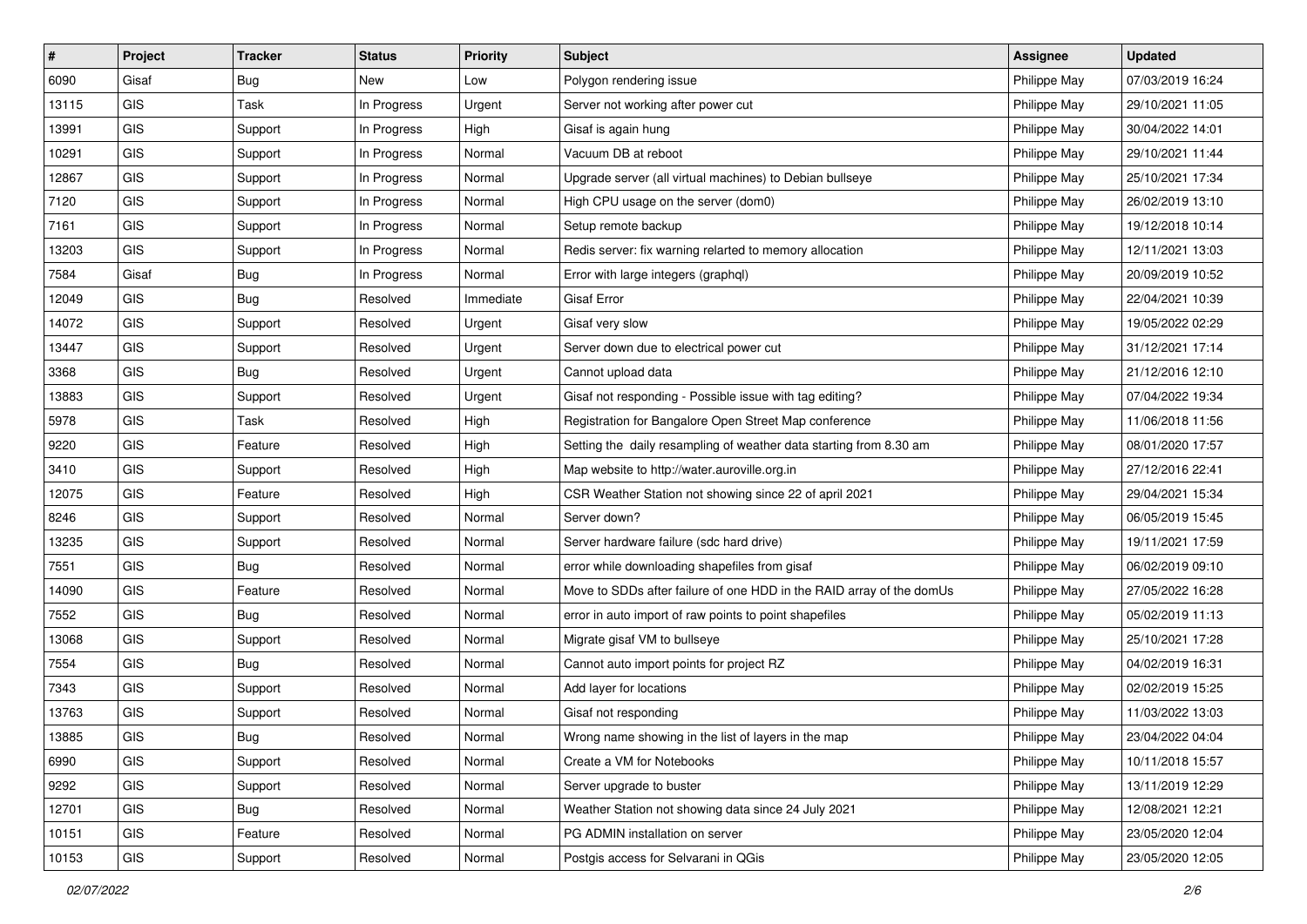| $\pmb{\sharp}$ | Project                             | <b>Tracker</b> | <b>Status</b> | <b>Priority</b> | <b>Subject</b>                                                                   | <b>Assignee</b> | <b>Updated</b>   |
|----------------|-------------------------------------|----------------|---------------|-----------------|----------------------------------------------------------------------------------|-----------------|------------------|
| 10693          | <b>GIS</b>                          | Support        | Resolved      | Normal          | Wrong geometry type for category R54                                             | Philippe May    | 30/07/2020 12:00 |
| 9463           | GIS                                 | Support        | Resolved      | Normal          | Setup a weather station in Kalpana                                               | Philippe May    | 02/11/2021 15:08 |
| 10323          | GIS                                 | Bug            | Resolved      | Normal          | Survey points from Eric Chacra: misc issues                                      | Philippe May    | 03/08/2020 13:11 |
| 8450           | GIS                                 | Support        | Resolved      | Normal          | Unable to Load Jupyter Lab                                                       | Philippe May    | 10/06/2019 15:52 |
| 7156           | GIS                                 | Support        | Resolved      | Normal          | Make server boot again                                                           | Philippe May    | 05/02/2019 11:13 |
| 12895          | GIS                                 | Support        | Resolved      | Normal          | Migrate backups to Bung                                                          | Philippe May    | 12/11/2021 00:36 |
| 6494           | GIS                                 | Support        | Resolved      | Normal          | Add CC copyright on data                                                         | Philippe May    | 31/08/2018 21:19 |
| 8504           | GIS                                 | Support        | Resolved      | Normal          | Clean data from the weather station                                              | Philippe May    | 04/07/2019 17:05 |
| 6954           | GIS                                 | Support        | Resolved      | Normal          | Create a VM for DB                                                               | Philippe May    | 10/11/2018 16:02 |
| 13132          | GIS                                 | Bug            | Resolved      | Normal          | CSR Weather station missing data 28 nd 29 Otober 2021                            | Philippe May    | 06/11/2021 12:20 |
| 13982          | GIS                                 | Support        | Resolved      | Normal          | Update server's storage                                                          | Philippe May    | 06/05/2022 14:38 |
| 13968          | Geomatic studio<br>models for Gisaf | Feature        | Resolved      | Normal          | Create layers and all for the LB records                                         | Philippe May    | 28/04/2022 17:18 |
| 7710           | Geomatic studio<br>models for Gisaf | Feature        | Resolved      | Normal          | Add fields to the individual components                                          | Philippe May    | 25/02/2019 13:07 |
| 7696           | Geomatic studio<br>models for Gisaf | Feature        | Resolved      | Normal          | HT Cables shapefile from Johan                                                   | Philippe May    | 25/02/2019 18:54 |
| 7711           | Geomatic studio<br>models for Gisaf | Feature        | Resolved      | Normal          | Add fields to component types                                                    | Philippe May    | 25/02/2019 13:06 |
| 7709           | Geomatic studio<br>models for Gisaf | Feature        | Resolved      | Normal          | Waste water treatment plant improvements                                         | Philippe May    | 19/03/2019 23:58 |
| 7725           | Geomatic studio<br>models for Gisaf | Feature        | Resolved      | Normal          | Add a button for generating reports                                              | Philippe May    | 25/02/2019 13:08 |
| 8096           | Geomatic studio<br>models for Gisaf | Task           | Resolved      | Normal          | Creating a Gkpg/shp for elevation points in Basins with category as an attribute | Philippe May    | 24/05/2019 16:57 |
| 7935           | Geomatic studio<br>models for Gisaf | Task           | Resolved      | Normal          | Template components in order                                                     | Philippe May    | 20/03/2019 15:18 |
| 7936           | Geomatic studio<br>models for Gisaf | Task           | Resolved      | Normal          | Add the wastewater type to the origin                                            | Philippe May    | 19/03/2019 23:56 |
| 9592           | Gisaf                               | Support        | Resolved      | Urgent          | Follow up migration                                                              | Philippe May    | 19/01/2020 13:42 |
| 13642          | Gisaf                               | Support        | Resolved      | Urgent          | Electrical problems: Server down                                                 | Philippe May    | 15/02/2022 09:38 |
| 10948          | Gisaf                               | Feature        | Resolved      | Normal          | Add WMS3 server capabilities (with pygeoapi)                                     | Philippe May    | 14/09/2020 16:59 |
| 5033           | Gisaf                               | Feature        | Resolved      | Normal          | Add an option to display a base line in the bar charts                           | Philippe May    | 04/01/2018 01:09 |
| 6069           | Gisaf                               | Task           | Resolved      | Normal          | wwtp output and flow component - output                                          | Philippe May    | 22/06/2018 15:15 |
| 5974           | Gisaf                               | Bug            | Resolved      | Normal          | Issues in uploading readings into GISAF using interface                          | Philippe May    | 06/02/2019 09:25 |
| 5988           | Gisaf                               | Bug            | Resolved      | Normal          | problem with the flow from origin of wastewater to the component                 | Philippe May    | 08/06/2018 15:14 |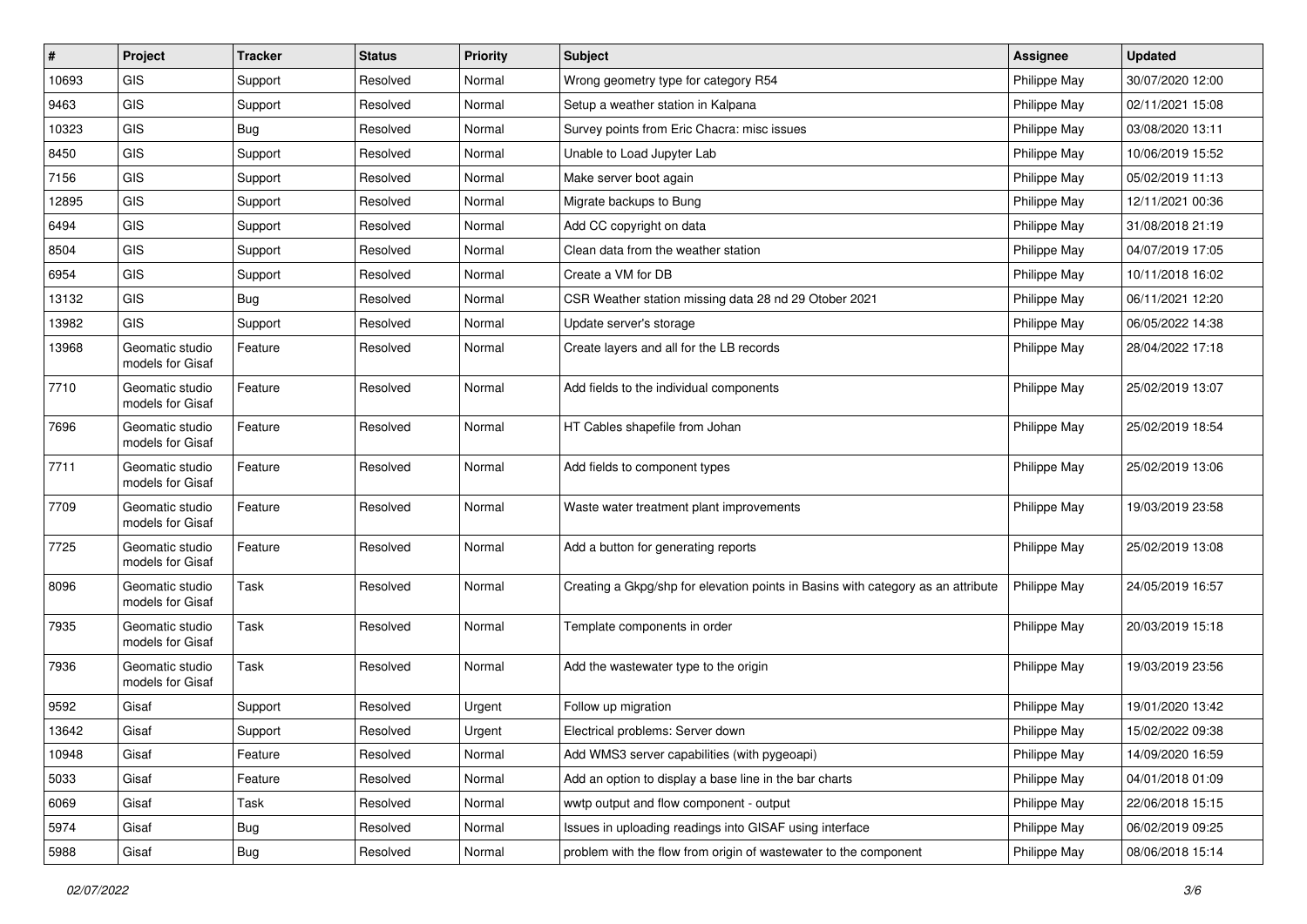| #     | Project | <b>Tracker</b> | <b>Status</b> | <b>Priority</b> | Subject                                                                | <b>Assignee</b> | <b>Updated</b>   |
|-------|---------|----------------|---------------|-----------------|------------------------------------------------------------------------|-----------------|------------------|
| 9036  | Gisaf   | <b>Bug</b>     | Resolved      | Normal          | Fix login indicator                                                    | Philippe May    | 03/10/2019 15:15 |
| 8630  | Gisaf   | Feature        | Resolved      | Normal          | Map: add option for filter with status                                 | Philippe May    | 10/07/2019 16:49 |
| 7527  | Gisaf   | Feature        | Resolved      | Normal          | Give an option to resample data for graphs (eg. rain gauge)            | Philippe May    | 07/03/2019 16:24 |
| 7813  | Gisaf   | Documentation  | Resolved      | Normal          | Including credits for ESRI basemap (Sat, Highways, Labels)             | Philippe May    | 05/03/2019 12:39 |
| 8231  | Gisaf   | <b>Bug</b>     | Resolved      | Normal          | Fix status in table definition of new categories                       | Philippe May    | 03/05/2019 17:26 |
| 8669  | Gisaf   | Feature        | Resolved      | Normal          | Groups of map layers                                                   | Philippe May    | 26/07/2019 10:51 |
| 10014 | Gisaf   | Feature        | Resolved      | Normal          | Interity checks                                                        | Philippe May    | 19/05/2020 19:23 |
| 11457 | Gisaf   | Support        | Resolved      | Normal          | Building Shed and Retaining Walls are not showing in a map             | Philippe May    | 14/12/2020 19:52 |
| 10819 | Gisaf   | Bug            | Resolved      | Normal          | Evergreen well: popup showing "null" instead of location, status, type | Philippe May    | 23/08/2020 23:44 |
| 9493  | Gisaf   | Bug            | Resolved      | Normal          | Plotly png download resize frame                                       | Philippe May    | 26/12/2019 16:37 |
| 10360 | Gisaf   | <b>Bug</b>     | Resolved      | Normal          | Cannot import survey: accuracy issue                                   | Philippe May    | 17/06/2020 01:29 |
| 10306 | Gisaf   | <b>Bug</b>     | Resolved      | Normal          | Logout not working                                                     | Philippe May    | 11/06/2020 12:13 |
| 8756  | Gisaf   | Bug            | Resolved      | Normal          | Map: handle errors when layers (eg, in base maps) don't actually exist | Philippe May    | 02/08/2019 16:40 |
| 10337 | Gisaf   | <b>Bug</b>     | Resolved      | Normal          | Custom layers with a "status" column not displayed on the map          | Philippe May    | 13/06/2020 17:36 |
| 9944  | Gisaf   | Feature        | Resolved      | Normal          | Admin: manage categories                                               | Philippe May    | 10/04/2020 12:06 |
| 10829 | Gisaf   | <b>Bug</b>     | Resolved      | Normal          | Missing symbols                                                        | Philippe May    | 24/08/2020 12:34 |
| 10830 | Gisaf   | <b>Bug</b>     | Resolved      | Normal          | Import issue with raw survey points                                    | Philippe May    | 30/08/2020 14:45 |
| 10182 | Gisaf   | Feature        | Resolved      | Normal          | Function to change status of surveyed features                         | Philippe May    | 15/07/2020 15:10 |
| 10180 | Gisaf   | <b>Bug</b>     | Resolved      | Normal          | Error importing Johan's shapefile                                      | Philippe May    | 27/05/2020 15:34 |
| 9509  | Gisaf   | Feature        | Resolved      | Normal          | Update angular-plotly to 1.5.0                                         | Philippe May    | 04/01/2020 12:05 |
| 9510  | Gisaf   | Feature        | Resolved      | Normal          | Automatically resample to daily when there's too much data             | Philippe May    | 01/01/2020 14:12 |
| 9563  | Gisaf   | Feature        | Resolved      | Normal          | Live layers: add option to link to a map feature                       | Philippe May    | 12/01/2020 22:22 |
| 9516  | Gisaf   | Feature        | Resolved      | Normal          | Map: add option to grab link to the selected feature                   | Philippe May    | 02/01/2020 15:42 |
| 9517  | Gisaf   | Feature        | Resolved      | Normal          | Tags: add location                                                     | Philippe May    | 03/01/2020 11:54 |
| 9519  | Gisaf   | <b>Bug</b>     | Resolved      | Normal          | Map info: fix icons                                                    | Philippe May    | 02/01/2020 13:11 |
| 9552  | Gisaf   | Documentation  | Resolved      | Normal          | Weekly resampling - Starts on mondays                                  | Philippe May    | 25/07/2020 17:12 |
| 9466  | Gisaf   | Support        | Resolved      | Normal          | Rename "altitude" to "elevation"                                       | Philippe May    | 08/01/2020 11:27 |
| 9465  | Gisaf   | <b>Bug</b>     | Resolved      | Normal          | Export plots to PNG missing axis labels                                | Philippe May    | 08/01/2020 11:35 |
| 9534  | Gisaf   | Feature        | Resolved      | Normal          | GeoJson store: systematically use geodataframes                        | Philippe May    | 07/01/2020 16:51 |
| 9602  | Gisaf   | Bug            | Resolved      | Normal          | Map: ability to cancel download                                        | Philippe May    | 20/01/2020 18:32 |
| 12688 | Gisaf   | Support        | Resolved      | Normal          | Layers are not visible                                                 | Philippe May    | 10/08/2021 10:03 |
| 12491 | Gisaf   | Feature        | Resolved      | Normal          | Measure distances on the map                                           | Philippe May    | 11/07/2021 11:51 |
| 10400 | Gisaf   | Bug            | Resolved      | Normal          | Map search: works only once                                            | Philippe May    | 24/06/2020 12:05 |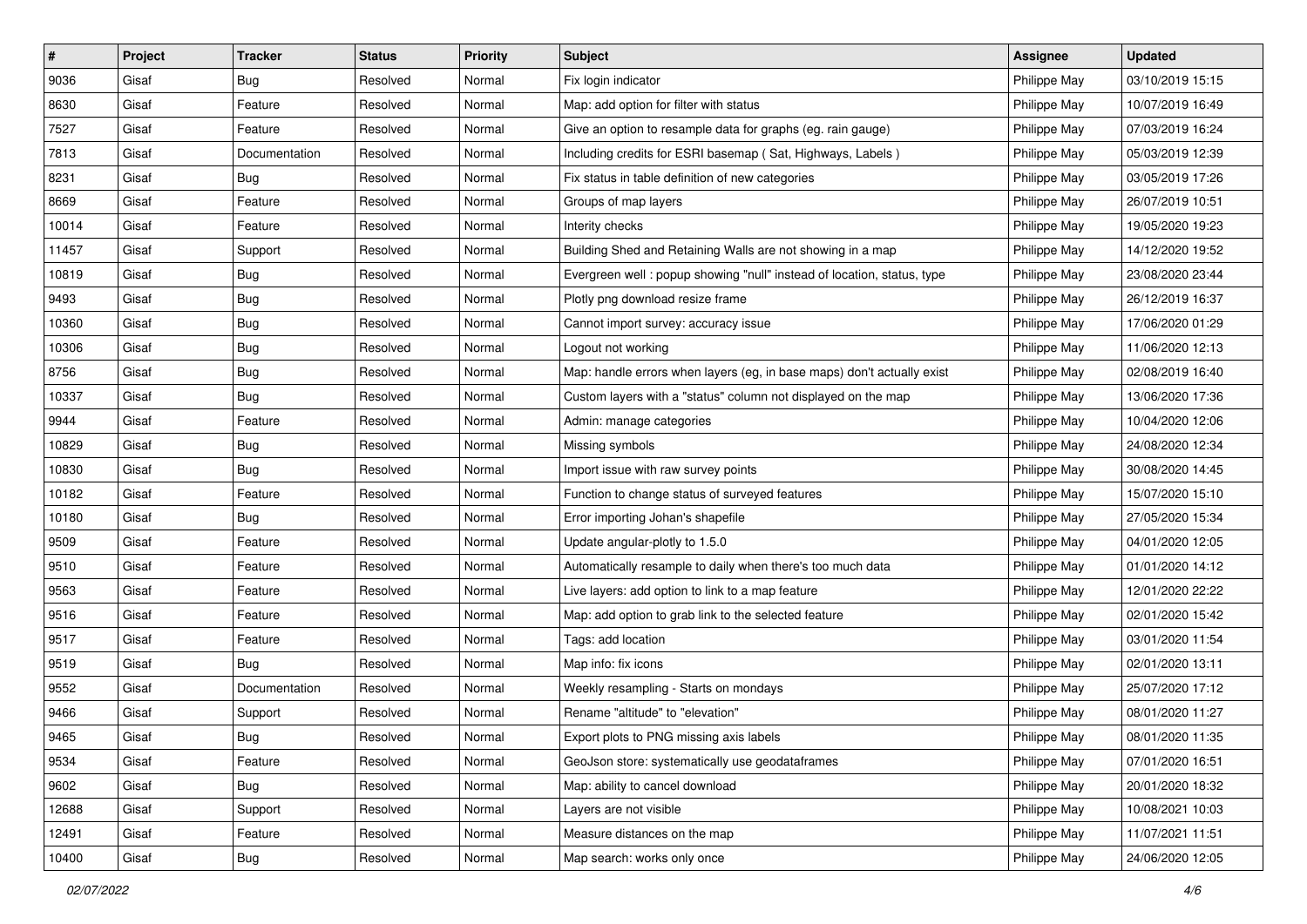| #     | Project | <b>Tracker</b> | <b>Status</b> | <b>Priority</b> | <b>Subject</b>                                                                                               | <b>Assignee</b> | <b>Updated</b>   |
|-------|---------|----------------|---------------|-----------------|--------------------------------------------------------------------------------------------------------------|-----------------|------------------|
| 10407 | Gisaf   | <b>Bug</b>     | Resolved      | Normal          | Live layer DXF export: missing reprojection                                                                  | Philippe May    | 23/06/2020 04:24 |
| 10675 | Gisaf   | Feature        | Resolved      | Normal          | Add attribution on map                                                                                       | Philippe May    | 04/07/2021 13:58 |
| 10213 | Gisaf   | Bug            | Resolved      | Normal          | Point showing in the reconciliation pop-up but error while reconciling                                       | Philippe May    | 26/06/2020 14:37 |
| 10123 | Gisaf   | Bug            | Resolved      | Normal          | Basket Upload: store not saved                                                                               | Philippe May    | 19/05/2020 17:36 |
| 10122 | Gisaf   | <b>Bug</b>     | Resolved      | Normal          | Reconciliation: missing categories                                                                           | Philippe May    | 19/05/2020 02:53 |
| 10125 | Gisaf   | <b>Bug</b>     | Resolved      | Normal          | Feature with Status other than existing, not showing in the map (example: future<br>building outline)        | Philippe May    | 20/05/2020 04:05 |
| 10149 | Gisaf   | Bug            | Resolved      | Normal          | Import basket: fix authorization auto import                                                                 | Philippe May    | 09/06/2020 23:09 |
| 10152 | Gisaf   | Feature        | Resolved      | Normal          | wells list in Measures Tab with only wells having measures                                                   | Philippe May    | 10/06/2020 15:05 |
| 10289 | Gisaf   | Bug            | Resolved      | Normal          | New basket: cannot import raingauge Excel sheet                                                              | Philippe May    | 11/06/2020 12:17 |
| 10439 | Gisaf   | <b>Bug</b>     | Resolved      | Normal          | Reconciliation: use categories instead of layers                                                             | Philippe May    | 27/06/2020 05:21 |
| 10331 | Gisaf   | Feature        | Resolved      | Normal          | Reconciliation: sort layer by alphabetical order                                                             | Philippe May    | 12/06/2020 17:45 |
| 10536 | Gisaf   | Feature        | Resolved      | Normal          | Migrate PlottableModel.Actions.download csv value to plugins                                                 | Philippe May    | 15/07/2020 15:07 |
| 10539 | Gisaf   | <b>Bug</b>     | Resolved      | Normal          | New basket admin: the metadata (surveyor, etc) aren't populated from raw<br>points when importing shapefiles | Philippe May    | 15/07/2020 15:02 |
| 10728 | Gisaf   | Bug            | Resolved      | Normal          | Cannot download CSV for values                                                                               | Philippe May    | 03/08/2020 15:49 |
| 10920 | Gisaf   | Feature        | Resolved      | Normal          | Add option to display labels on the map                                                                      | Philippe May    | 07/09/2020 11:54 |
| 10732 | Gisaf   | Bug            | Resolved      | Normal          | Wind Speed unit                                                                                              | Philippe May    | 04/08/2020 16:52 |
| 10741 | Gisaf   | Feature        | Resolved      | Normal          | Add a way for changing status of a feature, given its original id                                            | Philippe May    | 16/09/2020 17:35 |
| 10740 | Gisaf   | Bug            | Resolved      | Normal          | Change status: issue with projection system                                                                  | Philippe May    | 17/09/2020 14:34 |
| 10569 | Gisaf   | Feature        | Resolved      | Normal          | Well Masterfile/Repository                                                                                   | Philippe May    | 19/12/2020 17:10 |
| 3472  | Gisaf   | Feature        | Resolved      | Normal          | Weather station graphs: choice of parameters                                                                 | Philippe May    | 10/03/2019 14:52 |
| 13202 | Gisaf   | Support        | Resolved      | Normal          | Gisaf is showing error                                                                                       | Philippe May    | 12/11/2021 12:59 |
| 11649 | Gisaf   | Feature        | Resolved      | Normal          | Wells timeline dashboard misc. improvements                                                                  | Philippe May    | 27/01/2021 15:47 |
| 11577 | Gisaf   | Feature        | Resolved      | Normal          | Dashboard: multiple sections per page                                                                        | Philippe May    | 27/01/2021 12:37 |
| 11449 | Gisaf   | Feature        | Resolved      | Normal          | Strip extra characters when importing survey CSV files                                                       | Philippe May    | 10/12/2020 01:06 |
| 10224 | Gisaf   | Support        | Resolved      | Normal          | Update gs.basemaps in Jupyter notebooks                                                                      | Philippe May    | 14/06/2021 16:15 |
| 11886 | Gisaf   | Support        | Resolved      | Normal          | Pandas resample deprecation warning                                                                          | Philippe May    | 16/03/2021 12:49 |
| 13952 | Gisaf   | Support        | Resolved      | Normal          | Gisaf isn't Connecting                                                                                       | Philippe May    | 25/04/2022 11:27 |
| 11907 | Gisaf   | Feature        | Resolved      | Normal          | Allow specific project list for custom models                                                                | Philippe May    | 19/03/2021 16:13 |
| 11762 | Gisaf   | Feature        | Resolved      | Normal          | Switch from Mapbox to Maplibre                                                                               | Philippe May    | 20/11/2021 15:21 |
| 13258 | Gisaf   | <b>Bug</b>     | Resolved      | Normal          | Missing data from AmbientWeather weather stations                                                            | Philippe May    | 21/11/2021 16:50 |
| 13090 | Gisaf   | Support        | Resolved      | Normal          | Importing error in new admin                                                                                 | Philippe May    | 28/10/2021 11:00 |
| 13125 | Gisaf   | <b>Bug</b>     | Resolved      | Normal          | Live layers: error with no detail shown                                                                      | Philippe May    | 01/11/2021 19:06 |